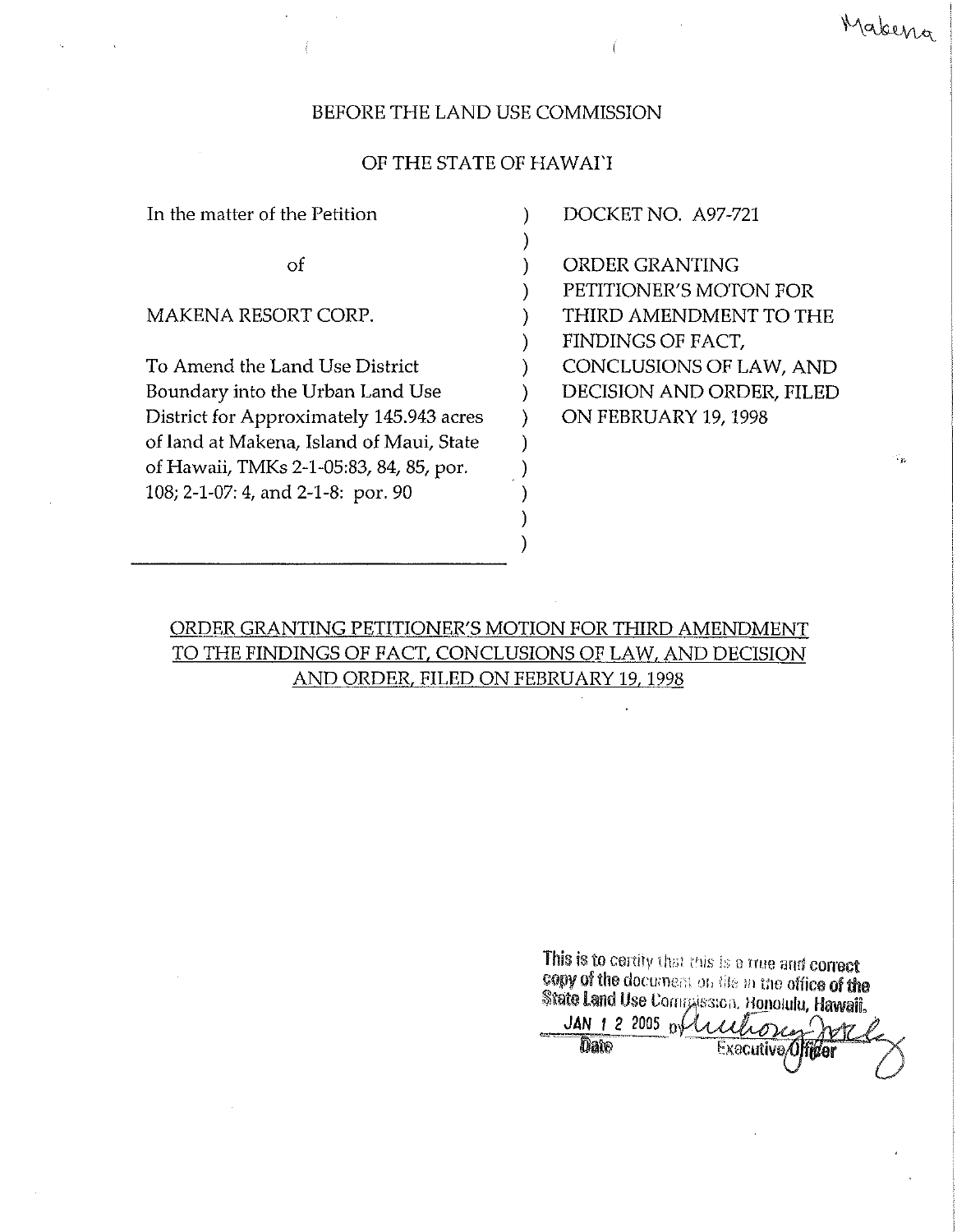## BEFORE THE LAND USE COMMISSION

 $\overline{1}$ 

## OF THE STATE OF HAWAI'I

| In the matter of the Petition            | DOCKET NO. A97-721        |
|------------------------------------------|---------------------------|
|                                          |                           |
| οf                                       | ORDER GRANTING            |
|                                          | PETITIONER'S MOTON FOR    |
| MAKENA RESORT CORP.                      | THIRD AMENDMENT TO THE    |
|                                          | FINDINGS OF FACT,         |
| To Amend the Land Use District           | CONCLUSIONS OF LAW, AND   |
| Boundary into the Urban Land Use         | DECISION AND ORDER, FILED |
| District for Approximately 145.943 acres | ON FEBRUARY 19, 1998      |
| of land at Makena, Island of Maui, State |                           |
| of Hawaii, TMKs 2-1-05:83, 84, 85, por.  |                           |
| 108; 2-1-07: 4, and 2-1-8: por. 90       |                           |
|                                          |                           |
|                                          |                           |

# ORDER GRANTING PETITIONER'S MOTION FOR THIRD AMENDMENT TO THE FINDINGS OF FACT, CONCLUSIONS OF LAW, AND DECISION AND ORDER, FILED ON FEBRUARY19, 1998

On May 25, 2004, Makena Resort Corp. ("Petitioner") filed a Motion for

Third Amendment to the Findings of Fact, Conclusions of Law, and Decision and

Order, Filed on February 19, 1998 ("Motion for Third Amendment"), pursuant to

sections 15-15-70 and 15-15-94, Hawaii Administrative Rules ("HAR"),

requesting that the Land Use Commission ("Commission" or "LUC") amend

Condition No. 12 of this Commission's Findings of Fact, Conclusions of Law, and

Decision and Order dated February 19, 1998 ("Decision and Order").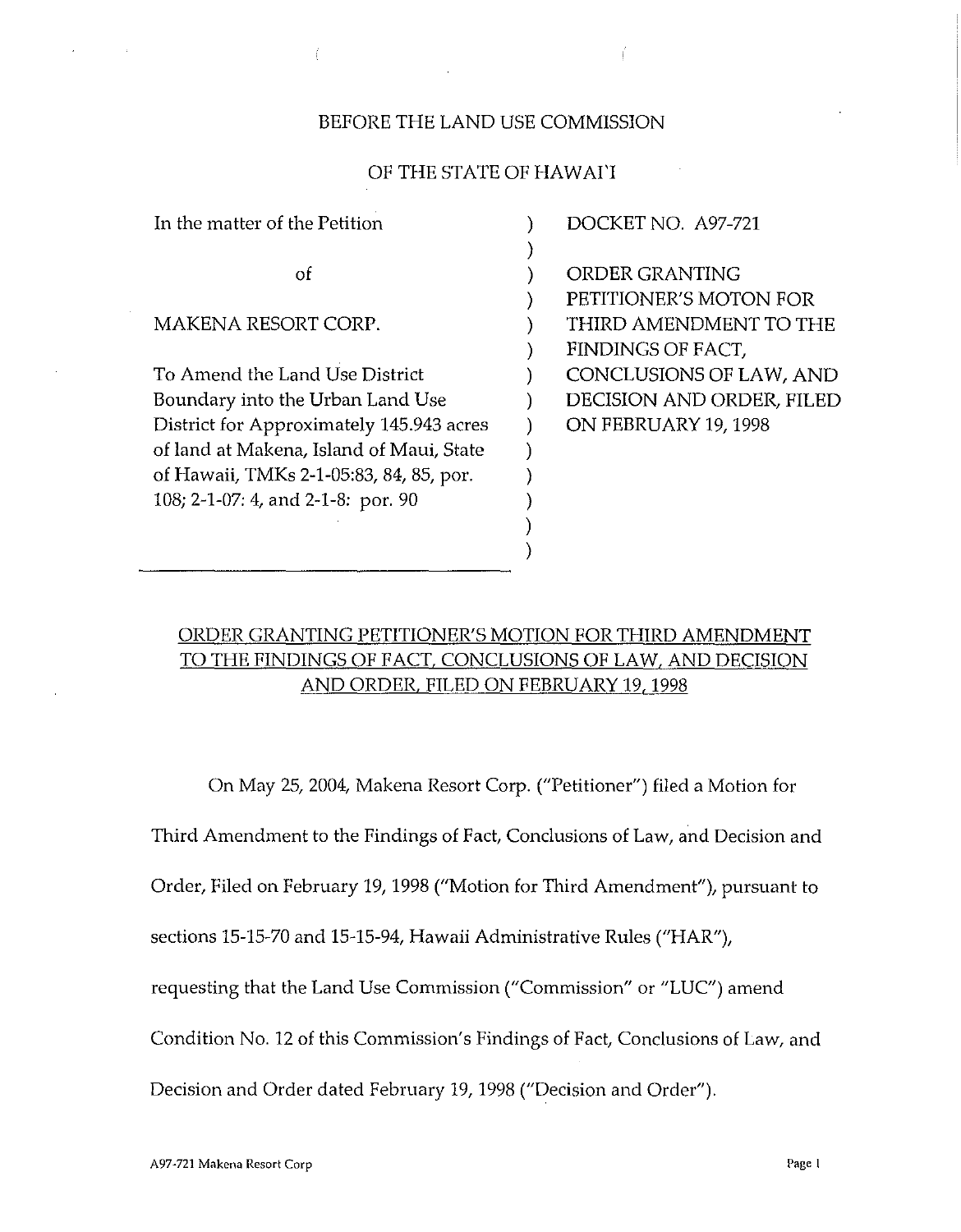Condition No. 12 of the Decision and Order originally read as follows:

"12. Petitioner shall participate in the pro rata funding and construction of local and regional transportation improvements and programs, including dedication of rights of way as determined by the State Department of Transportation ("DOT") and the County of Maui, Agreement between Petitioner and DOT as to the level of funding and participation shall be obtained prior to petitioner acquiring county zoning or prior to Petitioner securing county building permits if county zoning is not required.

On May 11, 2000, Petitioner filed Petitioner's Motion for First Amendment to the Findings of Fact, Conclusions of Law, and Decision and Order filed on February 19, 1998 ("Motion for First Amendment"). The Motion for First Amendment came on for hearing before this Commission on June 1, 2000, in Honolulu, Hawaii. The Decision and Order was amended by Order Granting In Part and Denying in Part Petitioner's Motion for First Amendment to the Findings of Fact, Conclusions of Law, and Decision and Order, Filed on February 19,1998, dated June 20, 2000, ("Amended Order"), and revised Condition No. 12 to read as follows:

"12. Petitioner shall participate in the pro rata funding and construction of local and regional transportation improvements and programs, including dedication of rights of way as determined by the State Department of Transportation ("DOT") and the County of Maui. Agreement between Petitioner and DOT as to the level of funding and participation shall be obtained within two (2) years from June 1, 2000."

On May 7, 2002, Petitioner filed a Motion for Second Amendment to the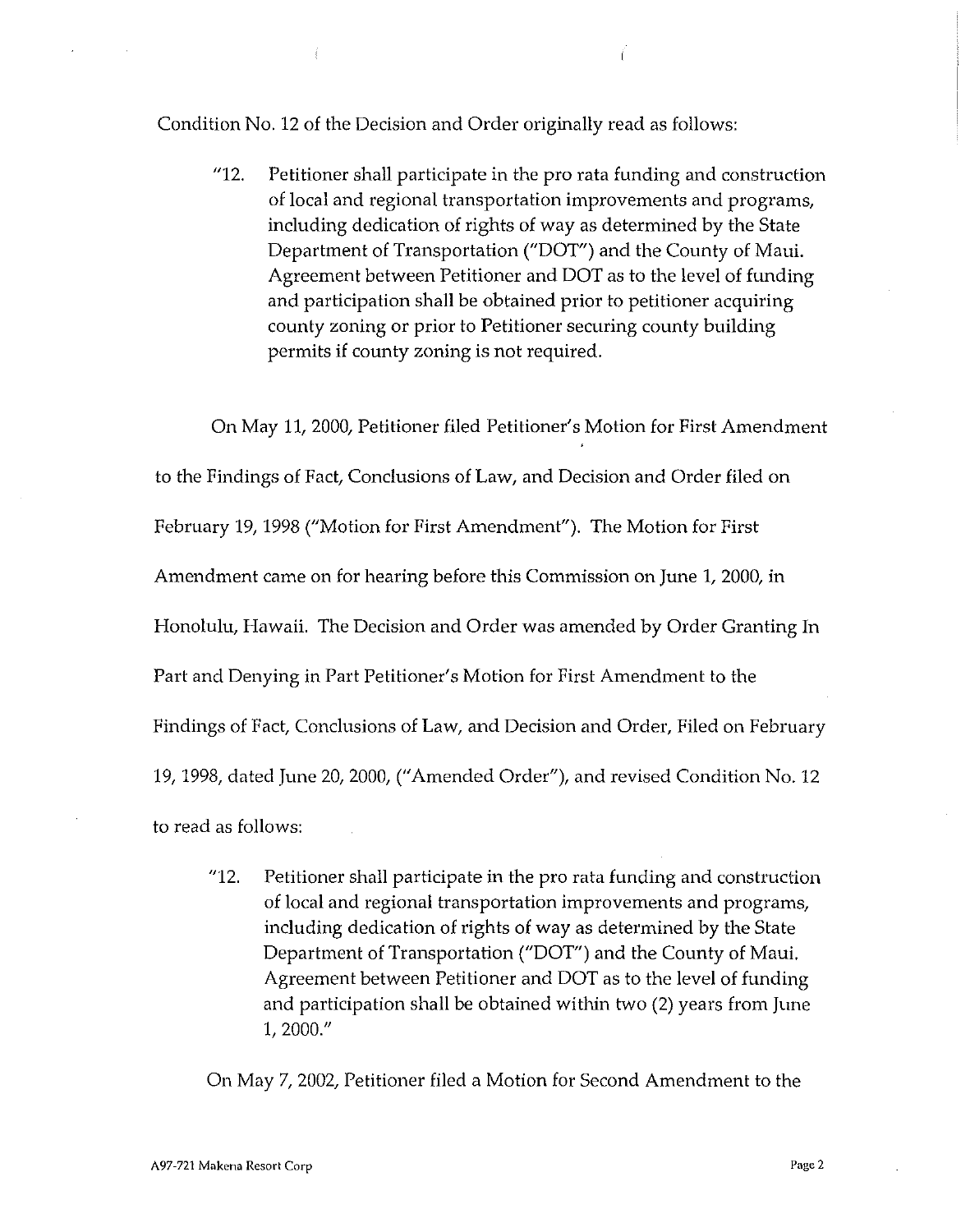Amended Order ("Motion for Second Amendment"), requesting the Commission to further revise Condition No. 12 of the Amended Order to read as follows:

"12. Petitioner shall participate in the pro rata funding and construction of local and regional transportation improvements and programs, including dedication of rights of way as determined by the State Department of Transportation ("DOT") and the County of Maui. Agreement between Petitioner and DOT as to the level of funding and participation shall be obtained within two (2) years from June 1,2002."

At the June 20, 2002 hearing, the Commission considered Petitioner's

Motion for Second Amendment, the oral and written arguments presented by the

parties, and further representations made by the Petitioner during the hearing.

The Amended Order as amended by Order Granting Petitioner's Motion For

Second Amendment To The Findings Of Fact, Conclusions Of Law, And

Decision And Order, Filed On February 19, 1998, dated June 27, 2002, revised

Condition No. 12 to read as follows:

"12. Petitioner shall participate in the pro rata funding and construction of local and regional transportation improvements and programs, including dedication of rights of way as determined by the State Department of Transportation ("DOT") and the County of Maui. Agreement between Petitioner and DOT as to the level of funding and participation shall be obtained within four (4) years from June 1,2000."

The Motion for Third Amendment came on for hearing before this

Commission on June 4, 2004, in Honolulu, Hawaii, with appearances by the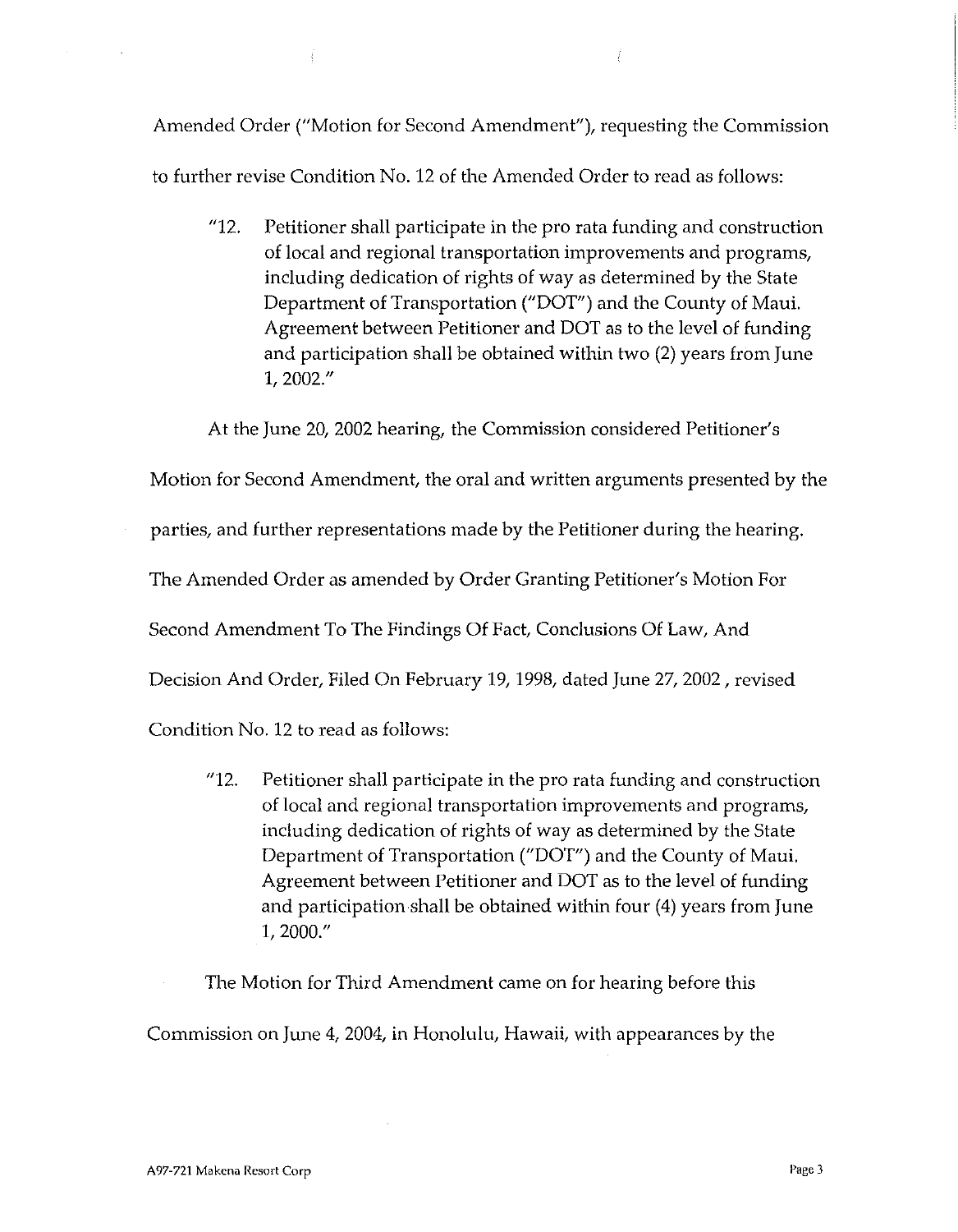Petitioner; the County of Maui Planning Department ("County"); and the Office

of Planning, Department of Business, Economic Development & Tourism ("OP").

The Petitioner's Motion for Third Amendment requested that Condition

No. 12 of the Amended Order be amended to read as follows:

"12. Petitioner shall participate in the pro rata funding and construction of local and regional transportation improvements and programs, including dedication of rights of way as determined by the State Department of Transportation ("DOT") and the County of Maui. Agreement between Petitioner and DOT as to the level of funding and participation shall be obtained within two (2) years from June 1,2004."

An Affidavit of Roy Figueiroa, General Manager of Petitioner

("Affidavit") and Petitioner's Exhibit "A", filed in support of the Motion for Third Amendment, stated, among other things, that: i) The Petitioner continues to engage in dicussions with the State Department of Transportation ("DOT"), and the current DOT Administration is moving forward with determining a fairshare contribution so that an agreement with Petitioner regarding the level of funding and particupation can be executed; and ii) Petitioner has entered into a provisional agreement with DOT to implement interim improvements to Piilani Highway from Mokulele to Kilohana Drive, specifically including the planning and design of the restriping and other improvements to Piilani Highway to increase traffic lanes from two (2) to four (4) lanes. Construction of the interim improvements began in the summer of 2002 and was substantially complete in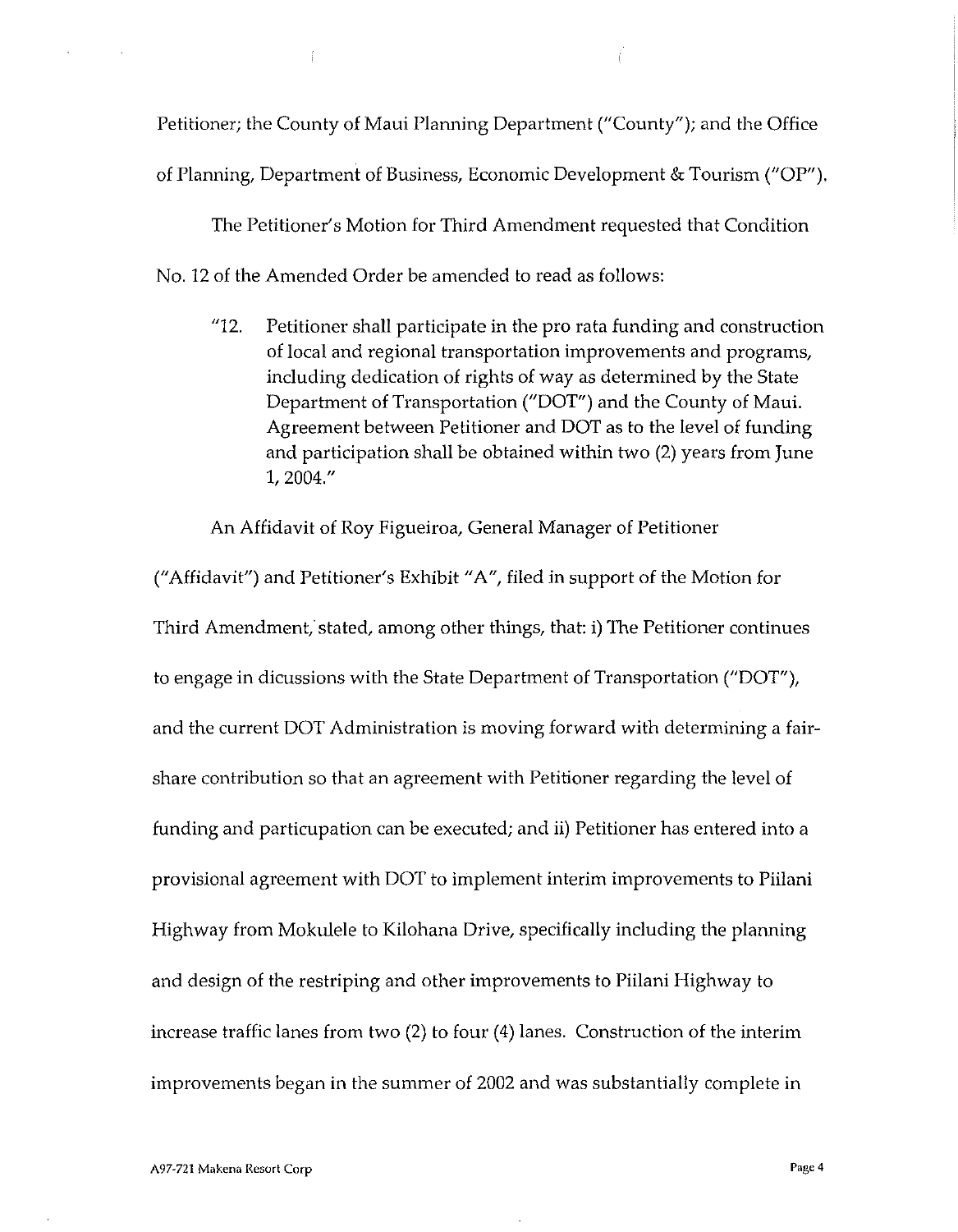July 2003. The total estimated cost to Petitioner pursuant to this provisional agreement for interim improvements is \$400,000.00, which will be credited to Petitioner as partial payment for any agreement as to level of funding and participation which Petitioner and DOT enter into pursuant to Condition No. 12.

The County stated no objections to the Petitioner's request for an extensition of time to satisify Condition No. 12. However, the County questioned whether the additional two years requested by the Petitioner would be an adequate amount of time to satisify the condition.

OP expressed no objections to Petitioner's Motion for Third Amendment.

After discussion and deliberation by the Commissioners, a motion was made and seconded to (1) grant a four-year time extension of Condition No. 12, and (2) require the State Department of Transportation to provide annual status reports to the Commission regarding this docket. There being a vote tally of 7 ayes, 0 nays, and 2 absent, the motion carried.

#### ORDER

Having duly considered Petitioner's Motion for Third Amendment, the supporting Affidavit, Exhibit "A", the oral and written arguments presented by the parties, and further representations made during the hearing, and a motion

 $\sim$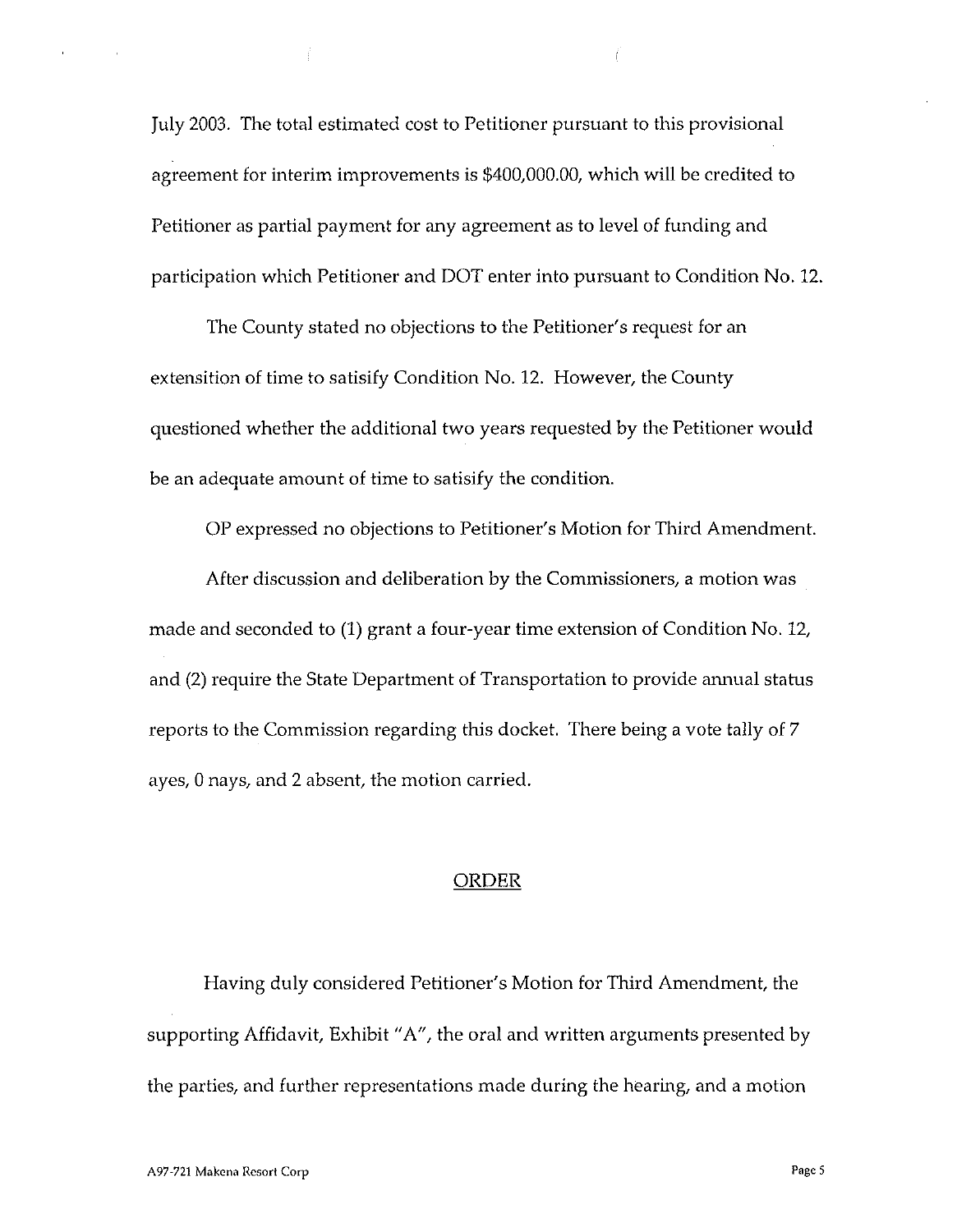having been made and seconded at a hearing on June 4,2004, in Honolulu,

Hawaii, and the motion having received the affirmative votes required by section

15-15-13, HAR, this Commission ORDERS that Condition No. 12 of the Amended

Decision and Order dated February 19, 1998, be amended to read as follows:

"12. Petitioner shall participate in the pro rata funding and construction of local and regional transportation improvements and programs, including dedication of rights of way as determined by the State Department of Transportation ("DOT") and the County of Maul. Agreement between Petitioner and DOT as to the level of funding and participation shall be obtained within eight (8) years from June 1,2000."

This Commission further ORDERS that the State Department of Transportation shall file written annual status reports detailing the status of the agreement between Petitioner and DOT as to the level of funding and other participation in constructing local and regional transportation improvements and programs.

All other conditions to the Decision and Order dated February 19,1998, are

affirmed and continue in full force and effect.

**JAN t <sup>2</sup> <sup>2005</sup>** Dated: Honolulu, Hawaii, \_

LAND USE COMMISSION  $\begin{aligned} {\rm STATE} \text{ } {\rm OF} \text{ } {\rm H}{\rm AWA}{\rm II} \end{aligned}$ 

*i)i* (l~) *rt:*" Sz; . ':;:':" '\::...,...,.~ *J:-***\:--**

By: P. ROY CATALANI Chairperson and Commissioner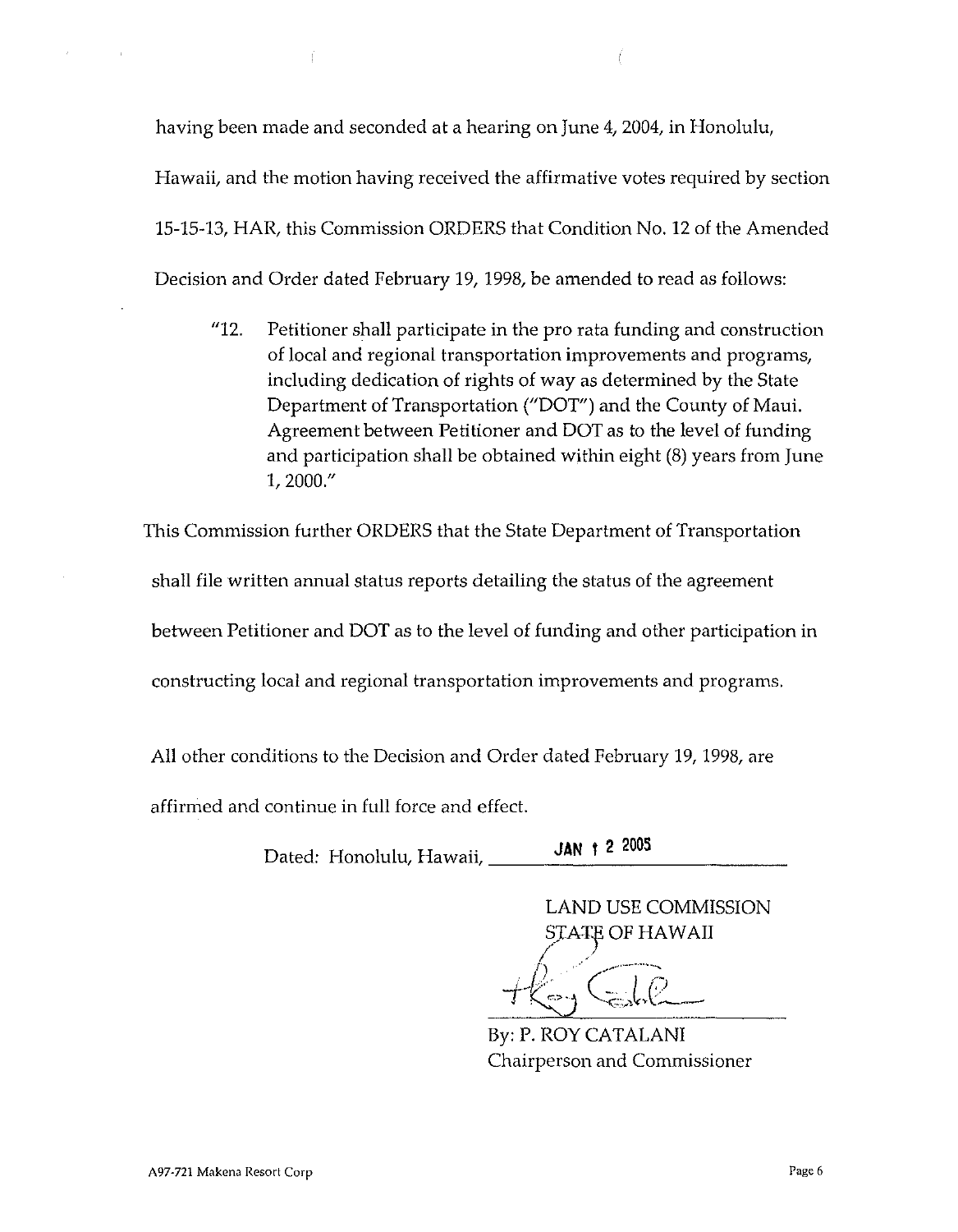# APPROVED AS TO FORM:

Filed and effective on **JAN I 2 2005**

arch

Deputy Attorney General

Certified by:

**Willi**  $\mathfrak{d} \mathcal{U}$ Executive Officer

 $\hat{\mathbf{r}}$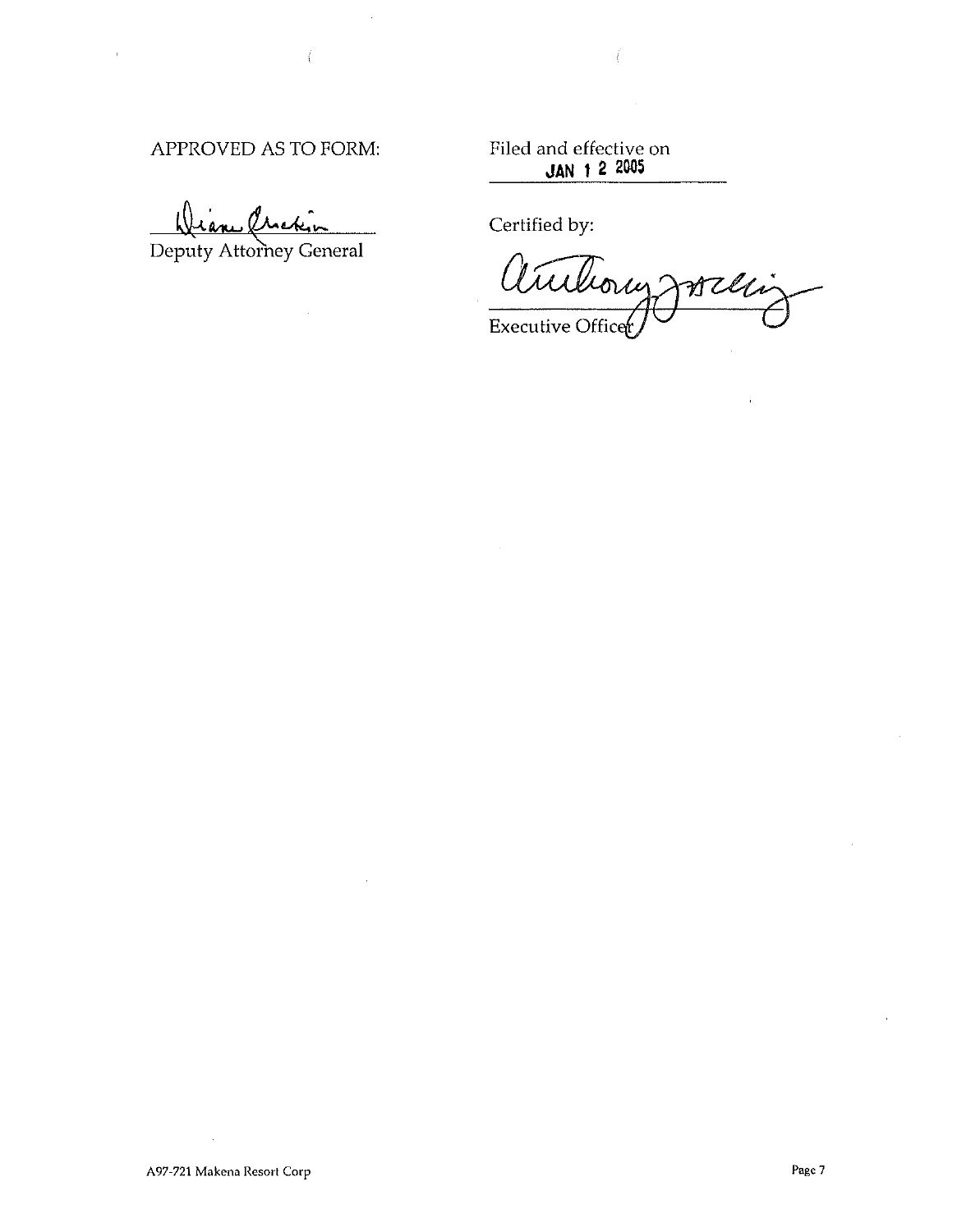## BEFORE THE LAND USE COMMISSION

## OF THE STATE OF HAWArI

) ) ) ) ) ) ) ) ) ) ) ) )

In the matter of the Petition of MAKENA RESORT CORP. To Amend the Land Use District Boundary into the Urban Land Use District for Approximately 145.943 acres of land at Makcna, Island of Maui, State of Hawaii, TMKs 2-1-05:83, 84, 85, por. 108; 2-1-07: 4, and 2-1-8: por. 90

 $\vec{f}$ 

DOCKET NO. A97-721

CERTIFICATE OF SERVICE

### CERTIFICATE OF SERVICE

I hereby certify that a copy of the Order Granting Petitioner's Motion For

Third Amendment To The Findings Of Fact, Conclusions Of Law, And Decision And

Order, Filed On February 19, 1998 was served upon the following by either hand

delivery or depositing the same in the U. S. Postal Service by regular or certified mail

as noted:

DEL. MARY LOU KOBAYASHI Office of Planning P. O. Box 2359 Honolulu, Hawaii 96804-2359

> JOHN CHANG, Esq. Deputy Attorney General Hale Auhau, Third Floor 425 Queen Street Honolulu, Hawaii 96813